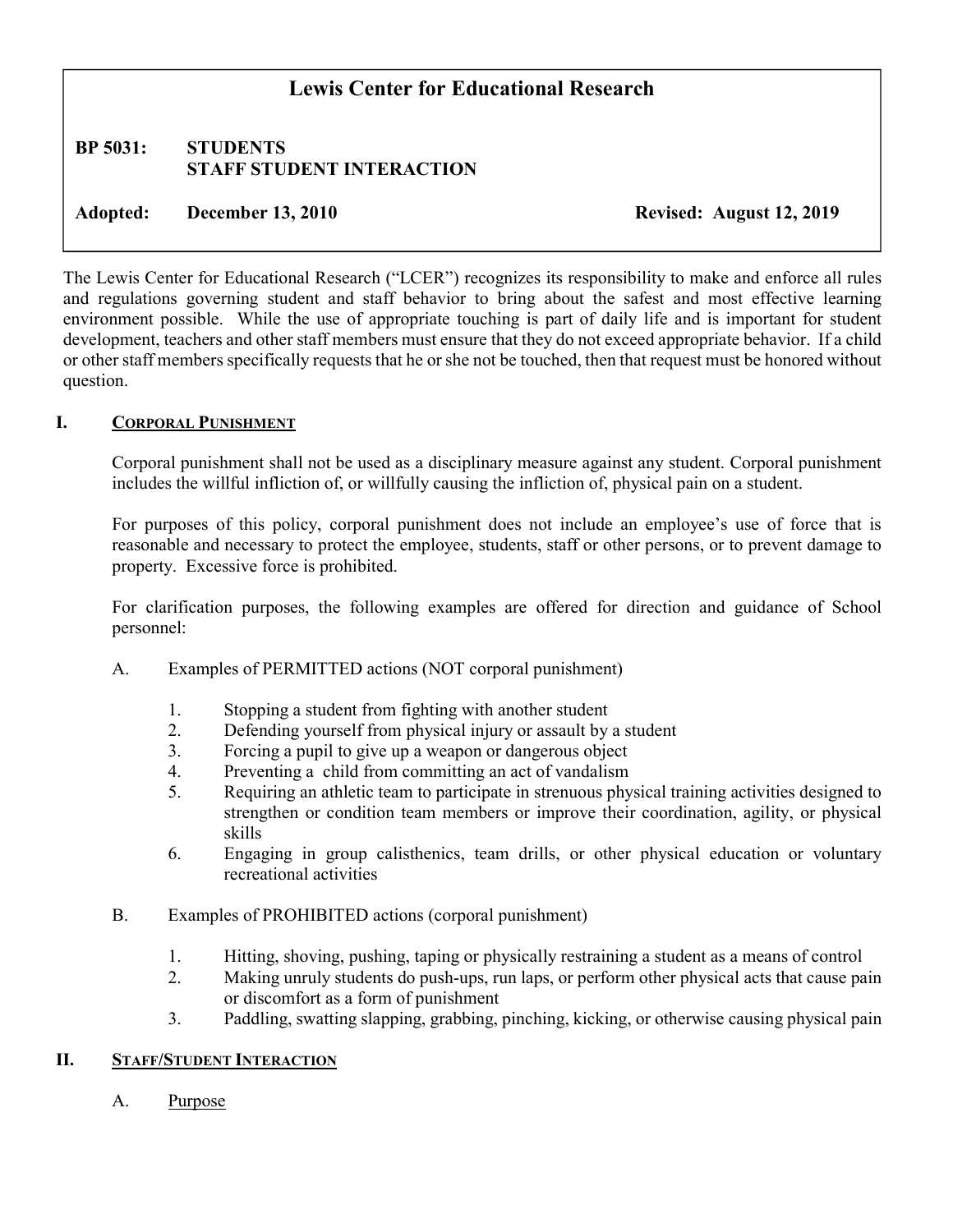It is the purpose of this policy to provide additional specificity to the standards of conduct embodied in current School ethics-related rules and regulations so that the staff of the school will better understand the prohibitions and behavior boundaries incumbent upon them.

The rules of conduct set forth in this policy are not intended to serve as an exhaustive list of requirements, limitations, or prohibitions on staff conduct and activities established by School. Rather, they are intended to:

- 1. Alert staff to some of the more sensitive and often problematic matters involved in faculty/staff-student relationships
- 2. Specify boundaries related to potentially sexual situations and conduct that is contrary to accepted norms of behavior and in conflict with duties and responsibilities of staff
- 3. Provide staff with clear guidance in conducting themselves in a manner that reflects high standards of professionalism

It is important for the School to maintain a school-wide culture in which students and staff understand their responsibility to report misconduct without fearing retaliation from students, staff, or administration. In order to prevent abuse and/or exploitation, students and staff must know that the administration will support them when they report possible misconduct.

Although this policy gives clear direction regarding appropriate conduct between staff and students, each staff member is obligated to avoid situations that could prompt suspicion by parents, students, colleagues, or school leaders. One helpful standard that can be quickly applied when assessing whether your conduct is appropriate is to ask yourself, "Would I be doing this if the student's family, or my colleagues or family, were standing next to me?"

B. Boundaries

For the purposes of this policy, the term "boundaries" is defined as acceptable professional behavior by staff members while interacting with a student. Trespassing the boundaries of a student/teacher relationship is deemed an abuse of power and a betrayal of public trust.

#### C. Acceptable and Unacceptable Behavior

Some activities may seem innocent from a staff member's perspective, but can be perceived as flirtation or sexual insinuation from a student or parent point of view. The objective of the following lists of acceptable and unacceptable behaviour is not to restrain innocent, positive relationships between staff and students, but to prevent relationships that could lead to, or may be perceived as, inappropriate or sexual misconduct, or "grooming." Grooming is defined as an act or series of acts by a sexual predator to gain physical and/or emotional control by gaining trust (of staff and/or family and a minor) and desensitizing the minor to various forms of touching and other intimate interaction.

Staff must understand their own responsibility for ensuring that they do not cross the boundaries as written in this policy. Disagreeing with the wording or intent of the established boundaries will be considered irrelevant for disciplinary purposes. Thus, it is crucial that all employees learn this policy thoroughly and apply the lists of acceptable and unacceptable behaviour to their daily activities. Although good-natured, heartfelt interaction with students certainly fosters learning, student/staff interactions must always be guided by appropriate boundaries regarding activities, locations, and intentions.

D. Unacceptable Behaviors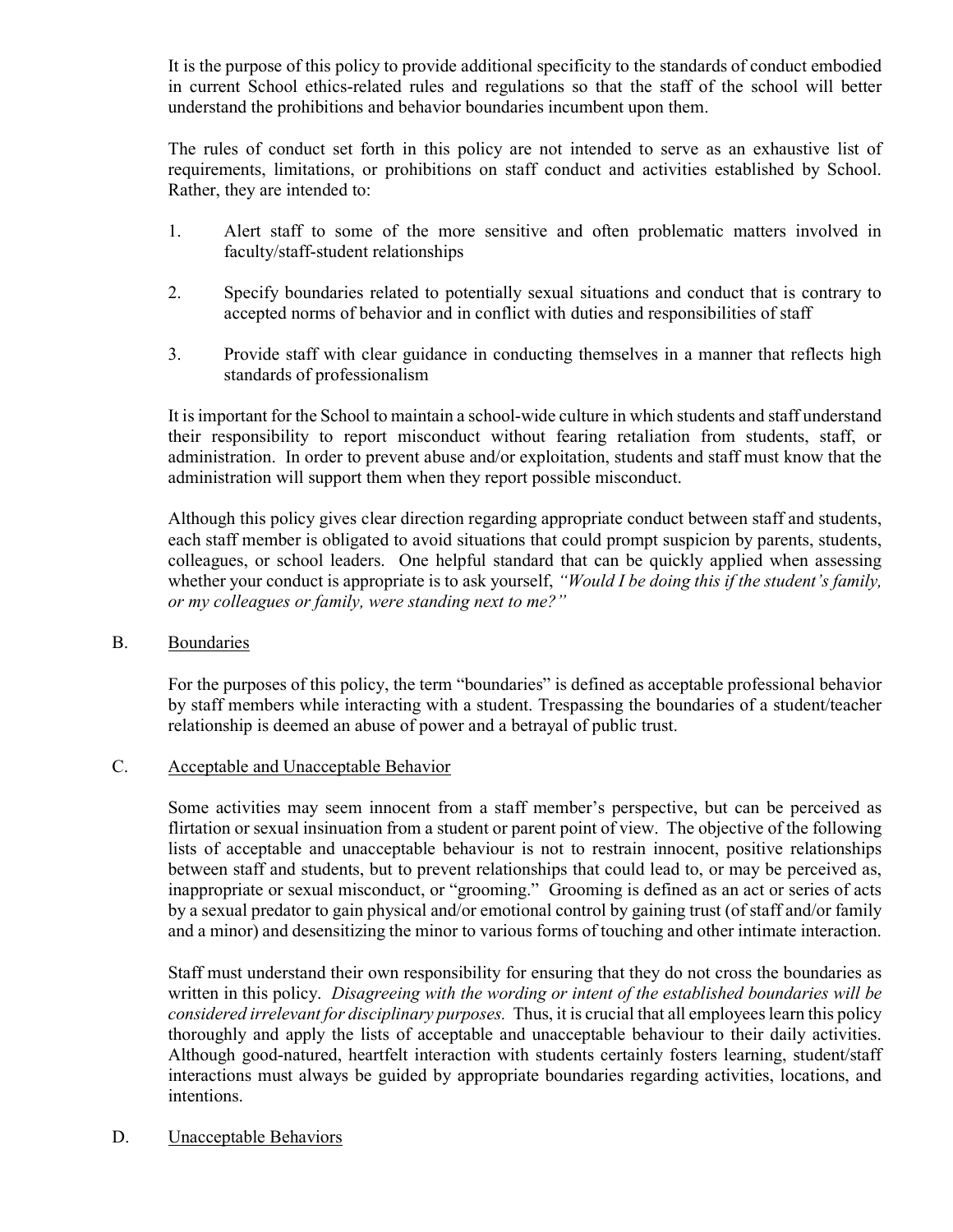The following non-exhaustive list of behaviors shall be considered in violation of this policy:

- 1. Giving gifts to an individual student that are of a personal and intimate nature (including photographs); or items such as money, food, outings, electronics, etc. without the written preapproval of the assigned administrator. It is recommended that any such gifts be filtered through the Vice Principal or Principal along with the rationale therefor
- 2. Kissing of ANY kind
- 3. Massage [Note: Prohibited in athletics unless provided by massage therapist or other certified professional in an open public location. Coaches may not perform massage or rub-down. Permitted in special education only as instructed under an IPE or 5040 Plan.]
- 4. Full frontal or rear hugs and lengthy embraces
- 5. Sitting students on one's lap (grades 3 and above)
- 6. Touching buttocks, thighs, chest or genital area
- 7. Wrestling with students or other staff members except in the context of a formal wrestling program
- 8. Tickling or piggyback rides
- 9. Any form of sexual contact
- 10. Any type of unnecessary physical contact with a student in either a public or private situation
- 11. Intentionally being alone with a student on campus or away from the school
- 12. Furnishing alcohol, tobacco products, or drugs or failing to report knowledge of such
- 13. "Dating" or "going out with" a student
- 14. Remarks about physical attributes or physiological development of anyone. This includes comments such as ("Looking fine!" or "Check out that [body part]."
- 15. Taking photographs or videos of students for personal use or posting online other than for school purpose
- 16. Either partially or fully undressing in front of a student or asking a student to undress with the intent to view/expose private body parts
- 17. Leaving the campus alone with a student for lunch
- 18. Sharing a bed, mat, or sleeping bag with a student
- 19. Making or participating in sexually inappropriate comments; sexual jokes or jokes/comments with sexual innuendos, overtones or double-entendres
- 20. Seeking emotional involvement (which can include intimate attachment) with a student beyond the normative care and concern required of an educator
- 21. Listening to or telling stories that are sexually oriented
- 22. Discussing your personal troubles or intimate issues with a student
- 23. Becoming too involved with a student so that a reasonable person may suspect inappropriate behavior

# E. Unacceptable Behaviors without Parent and Supervisor Permission

The following behavior should only be exercised when a staff member has parent and supervisor permission:

- 1. Giving students a ride to/from school or school activities without the express, advance written permission of the assigned administrator and the student's parent or legal guardian
- 2. Being alone in a room with a student at the school with the door closed and/or windows blocked from view
- 3. Allowing students in your home and/or in rooms within your home without a signed parental permission for a pre-planned or pre-communicated educational activity which must include another educator, parent, or designated school volunteer
- 4. Sending emails, text messages, or letters or posting messages or replies on social networking websites to students if the content is not about school activities
- F. Acceptable and Recommended Behaviors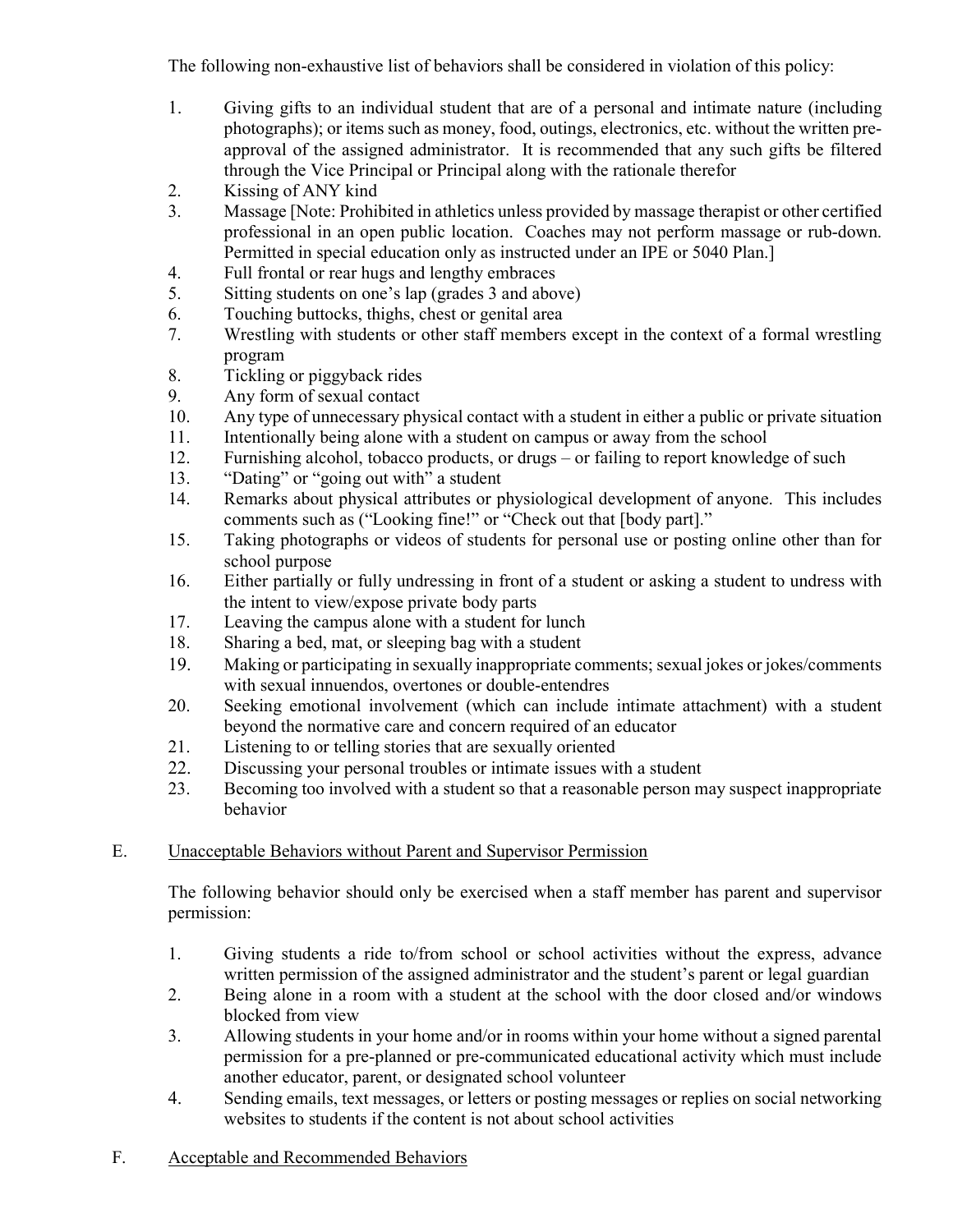- 1. Pats on the back, high fives, fist bumping, hand slapping and handshakes
- $2.$  Touching face to check temperature, wipe away a tear, remove hair from face or other similar type of contact
- 3. Touching a student for the purpose of guiding them along a physical path
- 4. Helping a student up after a fall
- 5. Engaging in a rescue or the application of Cardio Pulmonary Resuscitation (CPR) or other emergency first-aid
- 6. Placing TK through second grade students on one's lap for purpose of comforting the child for short duration only
- 7. Holding hands while walking with small children or children with specific disabilities
- 8. Assisting with toileting of small or disabled children in view of another staff member
- 9. Touch required under an IEP or 504 Plan
- 10. Reasonable restraint of a violent person to protect self, other, or property
- 11. Obtaining formal written pre-approval from your supervisor to take students off school property for activities such as field trips or competitions; including parent's written permission and waiver form for any sponsored after-school activity whether on or off campus
- 12. Emails, text messages, phone conversations, and other communications to and with students, if permitted, must be professional and pertain to school activities or classes (communicating shall be initiated via transparent [non-private] school-based technology and equipment)
- 13. Keeping the door wide open when alone with a student
- 14. Keeping reasonable and appropriate space between you the students
- 15. Stopping and correcting students if they cross your own personal boundaries, including touching legs, or buttocks, frontal hugs, kissing, or caressing
- 16. Keeping parents informed when a significant issue develops about a student, such as a change in demeanor or uncharacteristic behavior
- 17. Keeping after-class discussions with a student professional and brief
- 18. Immediately asking for advice from fellow staff or administrators if you find yourself in a difficult situation related to boundaries
- 19. Involving your supervisor in discussion about situations that have the potential to become more severe (including, but not limited to, grooming or other red flag behaviors observed in colleagues, written material that is disturbing, or a student's fixation on an adult)
- 20. Asking another staff member to be present, or within close supervisory distance, when you must be alone with a student after regular school hours
- 21. Making detailed notes about an incident that could evolve into a more serious situation later
- 22. Recognizing the responsibility to stop "Unacceptable Behaviors" of students and/or coworkers
- 23. Prioritizing professional behavior during all moments of student contact/interactions
- 24. Asking yourself if any of your actions, which could be contrary to these provisions, are worth sacrificing your job and career

#### G. Duty to Report

When any employee, parent or student becomes aware of another staff member (or volunteer, guest, vendor) crossing the boundaries specified in this policy, or has a suspicion of misconduct, he/she must report the matter immediately to the School administration. Reasonable suspicion means something perceived in spite of inconclusive or slight evidence. It is based on facts that would lead a reasonable person to believe the conduct occurred. Prompt reporting of observations falling into the unacceptable range of adult behavior with students is essential to protect students, the staff member, any witnesses, and the school as a whole. It is the duty of School administration to thoroughly investigate and remediate the situation as necessary. Employees must also report to the administration any awareness or concern of student behavior that crosses appropriate boundaries, or where a student appears to be at risk for sexual abuse.